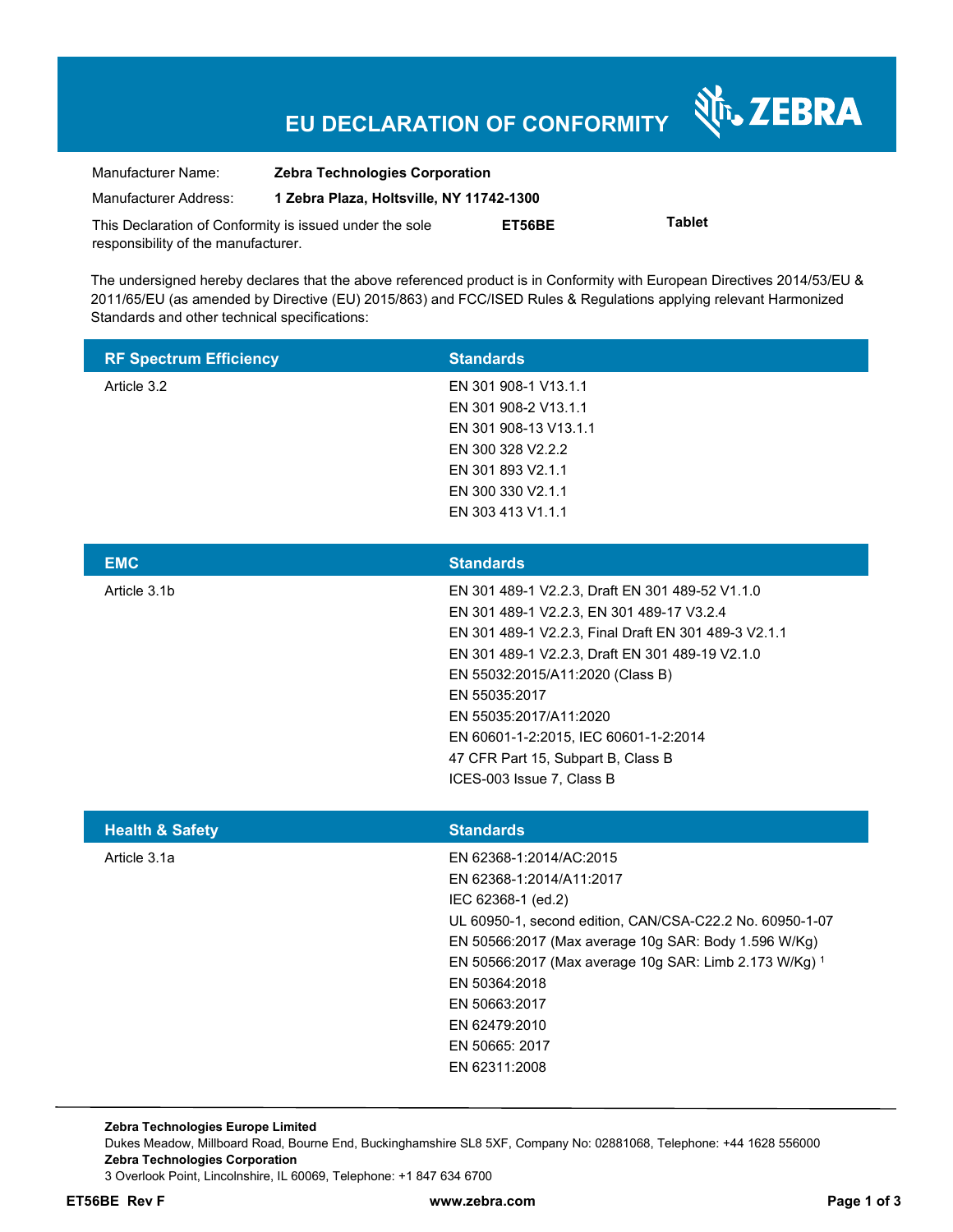EN IEC 62311:2020 FCC 47CFR Part 2.1093 RSS 102 Issue 5 IEC 62471:2006 (Ed.1.0); EN 62471:2008 (LED)

र्शे<sub>ं</sub> ZEBRA

| <b>Environmental</b>                       | <b>Standards</b>                   |
|--------------------------------------------|------------------------------------|
| Restriction of Hazardous Substances (RoHS) | EN 50581:2012<br>EN IEC 63000:2018 |

With regard to Directive 2014/53/EU, the conformity assessment procedure referred to in Article 17.2(b) and detailed in Annex III has been followed with the involvement of the following Notified Body for Articles 3.1a, 3.1b and 3.2: **CTC advanced GmbH**, Untertürkheimer Str. 6 – 10 66117 Saarbrücken, Germany

EC-Type Examination Certificate number: T818485L-01-TEC

US company representative for FCC Supplier's Declaration of Conformity (47 CFR Part 2.1071 to 2.1077) is Larry Zhou and can be reached at larry.zhou@zebra.com.

#### **Signed on behalf of Zebra Technologies Corporation**

Place: Bourne End

*(Signature of authorized person)* Date of Affixing the CE Mark: 30 April 2019 Marco Belli Rev: F Sr. Manager, Regulatory **Date: 9 November 2021**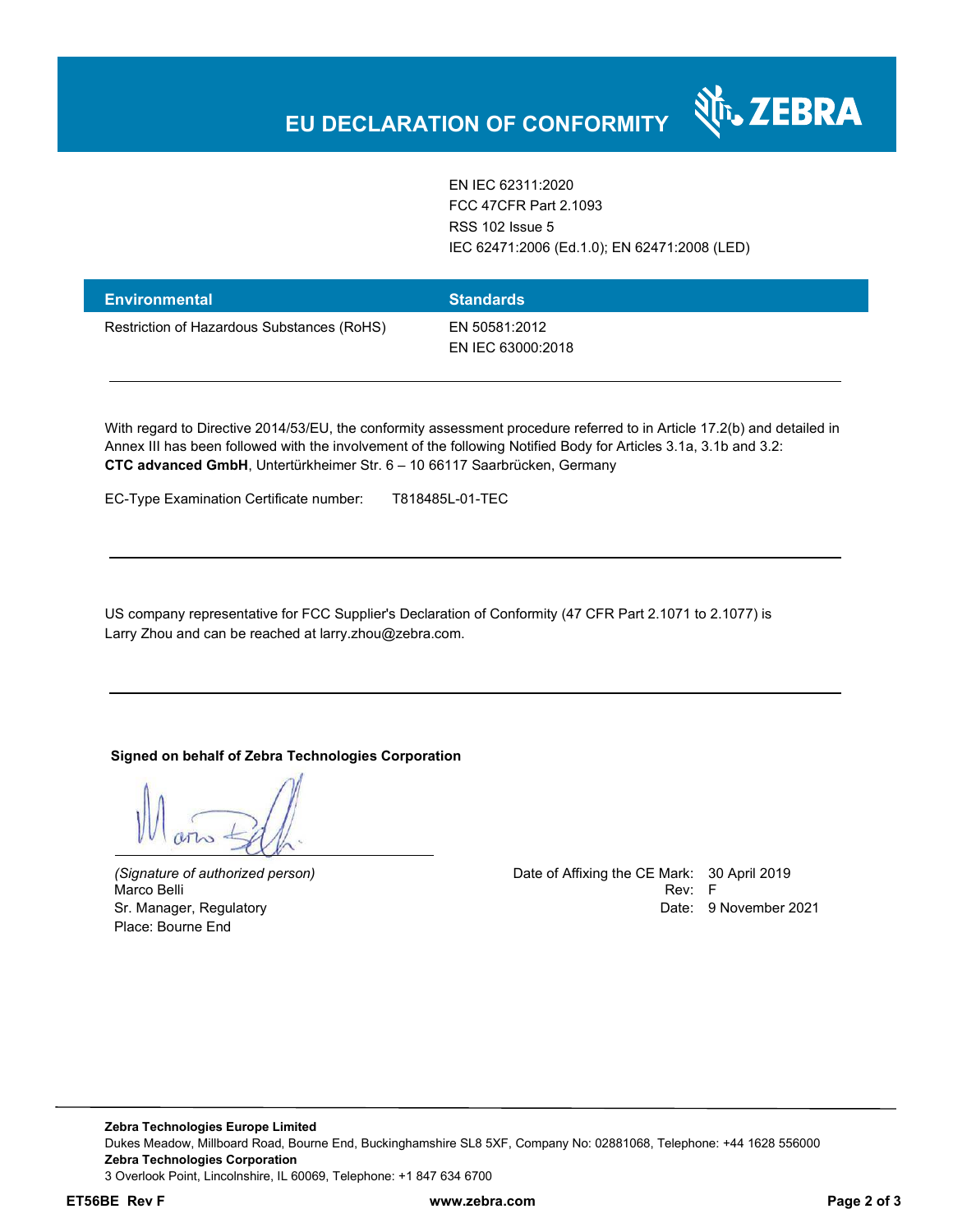

### **Appendix A**

#### **EU Operating frequencies and maximum power levels**

| <b>Technology</b> | <b>Operating Frequencies/Bands</b> | <b>Maximum Transmit power level</b> |
|-------------------|------------------------------------|-------------------------------------|
| <b>WAN</b>        | W-CDMA FDD I                       | 24dBm                               |
|                   | W-CDMA FDD VIII                    | 24dBm                               |
|                   | LTE FDD 1                          | 23dBm                               |
|                   | LTE FDD 3                          | 23dBm                               |
|                   | LTE FDD 7                          | 23dBm                               |
|                   | LTE FDD 8                          | 23dBm                               |
|                   | LTE FDD 20                         | 23dBm                               |
|                   | LTE FDD 28                         | 23dBm                               |
| WLAN              | 2400 MHz - 2483.5 MHz              | 20dBm                               |
|                   | 5150 MHz - 5250 MHz                | 23dBm                               |
|                   | 5250 MHz - 5350 MHz                | 23dBm                               |
|                   | 5470 MHz - 5725 MHz                | 23dBm                               |
| <b>Bluetooth</b>  | 2400 MHz - 2483.5 MHz              | 10dBm                               |
| RFID (NFC)        | 13.553 MHz - 13.567MHz             | 42 dBµA/m @10m                      |
| <b>GNSS</b>       | 1575.42 MHz (GPS/SBAS)             | <b>NA</b>                           |
|                   | 1602 MHz (GLONASS)                 | ΝA                                  |

#### **1 SAR values**

In accordance with JORF (Journal Officiel de la République Française) n° 0267 of November 17, 2019, text No.16, this device has been tested and found to comply with the applicable limits for exposure of radio frequency energy (RF) to workers. The exposure limit value (ELV) for workers is 20 W / kg for the limbs.

# **Restrictions:**

The use of 5GHz RLAN throughout the EEA has the following restriction:

5.15 - 5.35 GHz is restricted to indoor use only.

#### **Accessories:**

| <b>Description</b>    | Model             |
|-----------------------|-------------------|
| <b>Expansion Back</b> | ZBK-ET5X-8RH1-01  |
| <b>Expansion Back</b> | ZBK-ET5X-8SCN-01  |
| Rugged Frame          | SG-ET5X-8RCSE1-02 |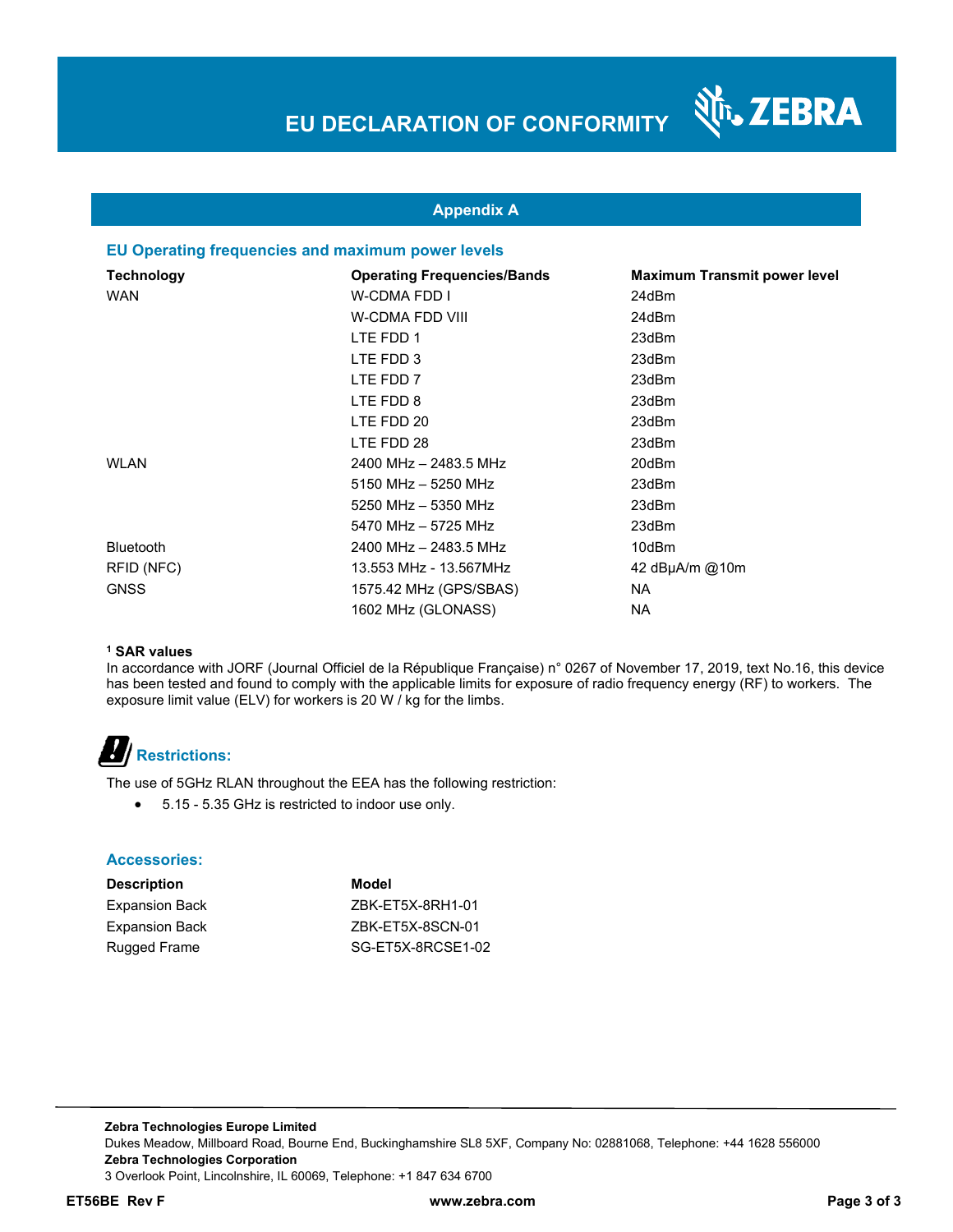## **DECLARATION OF CONFORMITY**



#### **Appendix B**

### **Regulatory Markings ET56BE**

| $\mathsf{R}$ ! C-23675                                                                                                                                                                                                                             | <b>ANATEL</b><br>05117-19-08726                             |                                                                                                                              |
|----------------------------------------------------------------------------------------------------------------------------------------------------------------------------------------------------------------------------------------------------|-------------------------------------------------------------|------------------------------------------------------------------------------------------------------------------------------|
| Argentina                                                                                                                                                                                                                                          | <b>Brazil</b>                                               | <b>Belarus</b>                                                                                                               |
| Este equipo cumple con la Resolución<br>No 403 de 2008, de la Subsecretaria<br>de telecomunicaciones, relativa a<br>radiaciones electromagnéticas                                                                                                  | sutel<br>SUPERINTENDENCIA DE<br><b>TELECOMUNICACIONES</b>   | ertified for use in Hong Kong<br>經驗證可在香港使用<br>Certificate No. 證書號碼<br>HK0011902048<br>通訊事務管理局<br>COMMUNICATIONS<br>AUTHORITY |
| <b>Chile</b>                                                                                                                                                                                                                                       | Costa Rica                                                  | <b>Hong Kong</b>                                                                                                             |
| מספר אישור אלחוטי של משרד התקשורת 11-11100<br>אסור להחליף את האנטנה המקורית של המכשיר ולא<br>לעשות בו כל שינוי טכני אחר<br>מספר אישור אלחוטי של משרד התקשורת 11-11186<br>אסור להחליף את האנטנה המקורית של המכשיר ולא<br>לעשות בו כל שינוי טכני אחר | $\mathsf{M}\mathsf{C}$<br>RGG/01A/0719/S(19-2354)           | NOI<br><b>IFETEL: RTIZEET19-1379</b>                                                                                         |
| <b>Israel</b>                                                                                                                                                                                                                                      | <b>Malaysia</b>                                             | <b>Mexico</b>                                                                                                                |
| Connection and use of this communications<br>equipment is permitted by the Nigerian<br><b>Communications Commission</b>                                                                                                                            | Telecom,<br><b>Type Approval Number:</b><br>ESD-GEC-1905460 | И005 19                                                                                                                      |
| Nigeria                                                                                                                                                                                                                                            | <b>Philippines</b>                                          | Serbia                                                                                                                       |
| Complies with<br><b>IMDA Standards</b><br>DA103846                                                                                                                                                                                                 | TA-2019/689                                                 | <b>Class B</b><br>NTC ID, B38289-19                                                                                          |
| Singapore                                                                                                                                                                                                                                          | <b>South Africa</b>                                         | <b>Thailand</b>                                                                                                              |

**Zebra Technologies Europe Limited**

Dukes Meadow, Millboard Road, Bourne End, Buckinghamshire SL8 5XF, Company No: 02881068, Telephone: +44 1628 556000 **Zebra Technologies Corporation** 

3 Overlook Point, Lincolnshire, IL 60069, Telephone: +1 847 634 6700